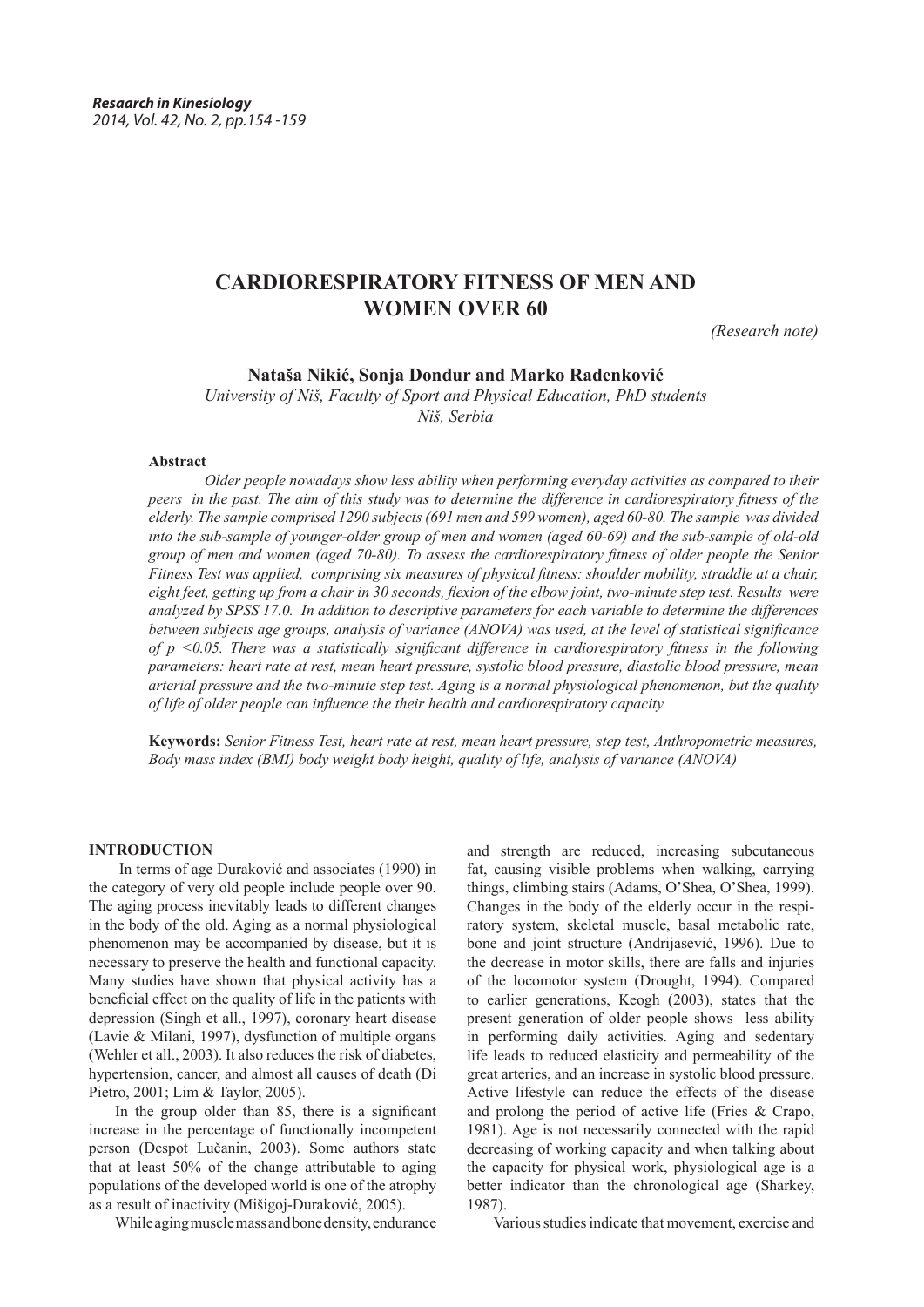engaging in any cultural or creative activities positively affect the health and better functioning of all organ systems, which directly affects better functional ability of older people (Kovačić, Strinović, Tisma, 1999).

The aim of this study was to determine the differences in functional and cardiorespiratory fitness in people aged 60-69 and 70-80.

## **METHODS**

The study included 1,290 respondents of both sexes, aged 60 to 80 (691 men, average aged 67.73  $\pm$  6.61 was divided into four age groups:

- 1. Women 60-69 (N=357),
- 2. Men 60-69 (N=449),
- 3. Women 70-80 (N=242),
- 4. Men 70-80 (N=242).

The age of the subjects ranged from 60-91. The participation in the study was voluntary and all subjects were able to withdraw at any time during testing. The study was approved by the Ethics Committee of the Faculty of Sport and Physical Education, University of Nis, in accordance with the Helsinki Declaration. All subjects were first informed of the possible consequences of testing as well as of the benefits for their age population. Testing was conducted from October to December, 2011. All subjects were physically and mentally able to participate in the study. The selection criteria for his study were: age between 60 and 80, physically independent entities- able to walk 20 meters without assistance or rest without cognitive impairment and dementia, so that their score in the mini- mental scale is 24 points for the educated and 18 points for the uneducated (McDowell and Newell, 1996). Subjects who were in the recovery phase of an acute illness, the deaf and the blind were excluded. Also, the survey did not include individuals with cardiovascular system disorders because of the potential risks during physical fitness testing.

The people competent for this transversal research first conducted a standard interview with potential subjects individually or in small groups in their homes or in the active centers for the elderly. Each subject first provided his demographic characteristics and then anthropometric measuring and the Senior Fitness Test (SFT) began.

Anthropometric measures were measured according to the International Biological Program - IBP (Weiner & Lourie, 1969). Body height was measured using a measuring tape as precise as 0.1 cm. Body weight was estimated using the decimal scale precision of 0.1 kg. Body mass index (BMI) was calculated indirectly on the basis of the recorded values of body weight and height using formula BMI=body weight (kg ) /body height (m2).

To assess the functional fitness of older people the senior fitness test was used. This test assesses the physiological capacity to perform normal daily activities independently and safely without experiencing fatigue. Before the test subjects initially did a 10 minute warmup coached by a trained person, and then performed

a complete SFT in the order of the tasks listed in this test (Rikli and Jones, 2001). This test was validated by Rikli and Jones (1999). The test consists of six measures of physical fitness: 1) the mobility of the shoulder, 2) straddle at a chair, 3) eight-foot, 4) getting up from a chair in 30 seconds, 4) flexion of the elbow joint, 5) two-minute step test. The mobility of the shoulder estimates the flexibility of the upper extremities. Eachsubject performed two test attempts and two that were measured and included in further analysis. The result is the shortest distance between the stretched middle finger of both hands. Straddle at a chair is the test that assesses the flexibility of the lower extremities. As with the previous test, each subject performed two test trials and two attempts that were measured and included in further analysis. The result is the largest distance between stretched out fingers and the tips of the toes. Test 8 feet assesses agility and dynamic balance. Each of the subjects performed a trial attempt and two that were measured and later analyzed. The result is the fastest time achieved by the time of getting up from a chair, moving approximately eight feet, turn and return to sitting position. Rising from a chair is a test that assesses the strength of the lower extremities. Each subject had two test attempts and then access protocol, which involves measuring the maximum number of stand-ups that the subject can perform in 30 seconds. Test flexion of the elbow joint estimates the strength of the upper extremities. Each of the interviewees initially did two test attempts and completed s the test in 30 seconds. As a result, the total number of reps with the entire range of motion performed in 30 seconds is calculated. Two-minute step test is a test that assesses muscular endurance. A subject facing the wall should do the maximum number of steps up to the specified height, in two minutes. The test is performed only once and the subject during the test does not run, but walks as fast as possible.

To evaluate blood pressure of the subjects automatic digital meter OMRON M4-1 (OMRON Healthcare Europe BV, Netherlands) was used. The cuff was positioned around the forearm of the male and female subjects at around three centimeters above the elbow, in a sitting position. The results were read in mmHg. Before the measuring, the subjects rested in a seated position. Three minutes of rest was given to subject in between three successive readings of blood pressure. Although the three readings were different with the largest value being the first reading and the smallest being the third reading on average, these differed by no more than 2 mmHg of the systolic blood pressure, and no more than 4.5 mmHg of diastolic blood pressure. We chose to take an average of the second and third readings as recommended by World Health Organisation (WHO, 2004) in order to increase the degrees of freedom for the mean.

 The results of mean values of heart pressure (SVSP) and mean arterial pressure (SAP) were obtained by the following formulas:

> SVSP= (systolic pressure + diastolic pressure)/2  $SAP =$  diastolic pressure +  $1/3$ (systolic pressure-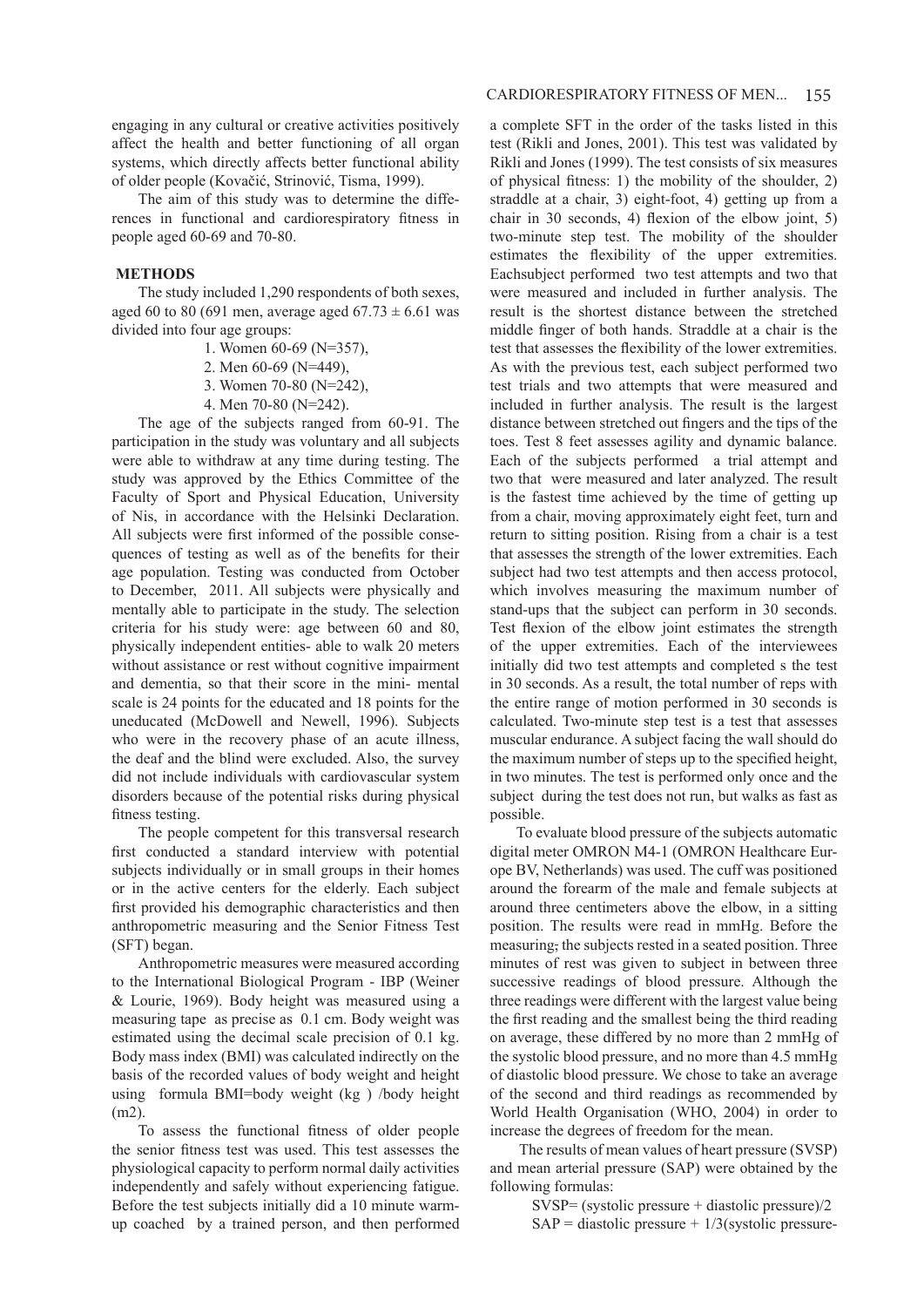# 156 *N. Nikić et al.*

diastolic pressure) (Zahorec et al., 2010).

The double product (DP) and pulse pressure (PP) were obtained by the following formula:

 $DP = systolic blood pressure x heart rate variability$ (Hermida et al., 2001).

PP = systolic pressure - diastolic pressure (Blacher et al. 2000).

The collected data were analyzed using SPSS 17.0 statistical package SPSS Inc., Chicago, IL. Descriptive statistical parameters were calculated for each variable. To determine the differences between the age groups

which subjects belonged analysis of variance (ANOVA) was used. Statistical significance was set at  $p \le 0.05$ .

# **RESULTS**

Tables 1 and 2 show the results of descriptive parameters of cardiorespiratory fitness in men and women in relation to age.

Tables 3 and 4 show the univariant analysis of variance / T-test of cardiorespiratory fitness in men and women divided into groups per age 60-70 and 70-80

| Table 1. General descriptive parameters of cardiorespiratory |
|--------------------------------------------------------------|
| fitness in men in relation to age                            |

|               |                   | Men               |                   |
|---------------|-------------------|-------------------|-------------------|
| Variables     | $60 - 70$         | 70-80             | Total             |
|               | $N = 449$         | $N = 242$         | $N = 691$         |
| Age           | $63,87 \pm 2,77$  | $74,28\pm3,12$    | $67,73\pm6,61$    |
| Height (cm)   | $176,34\pm8,78$   | 174,50±11,79      | $175,62\pm9,78$   |
| Weight (kg)   | $82,33 \pm 12,01$ | $82,65 \pm 15,10$ | $82,26 \pm 31,33$ |
| BMI $(kg/m2)$ | $26,65\pm6,26$    | 27,95±2,72        | $27,04 \pm 13,88$ |

 *Table 2. General descriptive parameters of cardiorespiratory fitness in women in relation to age*

|               | Women            |                   |                     |  |
|---------------|------------------|-------------------|---------------------|--|
| Variables     | $60 - 70$        | 70-80             | Total               |  |
|               | $N = 357$        | $N = 242$         | $N = 599$           |  |
| Age           | $63,75 \pm 2,89$ | 73,93±2,94        | $69,23\pm7,81$      |  |
| Height (cm)   | $164,67\pm6,48$  | 166,48±37,35      | $165, 17\pm 23, 12$ |  |
| Weight (kg)   | 70,64±12,81      | $68,84 \pm 11,74$ | $69,74 \pm 12,44$   |  |
| BMI $(kg/m2)$ | $26,10\pm4,94$   | 25,46±4,48        | $25,83\pm4,73$      |  |

*Table 3. Differences in cardiorespiratory fitness in men in relation to age*

|                                      | Men                    |                        |                    |                |
|--------------------------------------|------------------------|------------------------|--------------------|----------------|
| Variables                            | $60 - 70$<br>$N = 449$ | $60 - 70$<br>$N = 449$ | Total<br>$N = 691$ | $\overline{p}$ |
| Heart rate at rest $(bp/min)$        | $72,37\pm8,14$         | $70,73\pm8,83$         | $71,79\pm8,42$     | .018           |
| Mean value of blood pressure (mm/Hg) | $107,62 \pm 12,02$     | $110,15\pm12,67$       | $108,57 \pm 12,32$ | .021           |
| Systolic blood pressure (mm/Hg)      | 131,55±17,49           | $135,51 \pm 17,17$     | $133,03\pm17,46$   | .011           |
| Diastolic blood pressure (mm/Hg)     | $83,13\pm11,12$        | $84,79 \pm 12,23$      | $83,76 \pm 11,57$  | .107           |
| Heart rate under load (bp/min)       | 109,55±24,15           | $108,67 \pm 28,16$     | $109,25 \pm 25,60$ | .687           |
| Double product                       | 9548,39±1783,21        | 9540,13±1700,01        | 9545,32±1751,17    | .958           |
| Pulse pressure (mm/Hg)               | $48,97 \pm 12,84$      | $50,72 \pm 15,73$      | $49,62 \pm 14,00$  | .160           |
| Mean arterial pressure (mm/Hg)       | $99,29 \pm 11,31$      | $101,53 \pm 11,95$     | $100,13\pm11,60$   | .030           |
| Two-minute step test (steps)         | $73,01\pm43,35$        | $59,76 \pm 37,62$      | $68,48\pm41,93$    | .000           |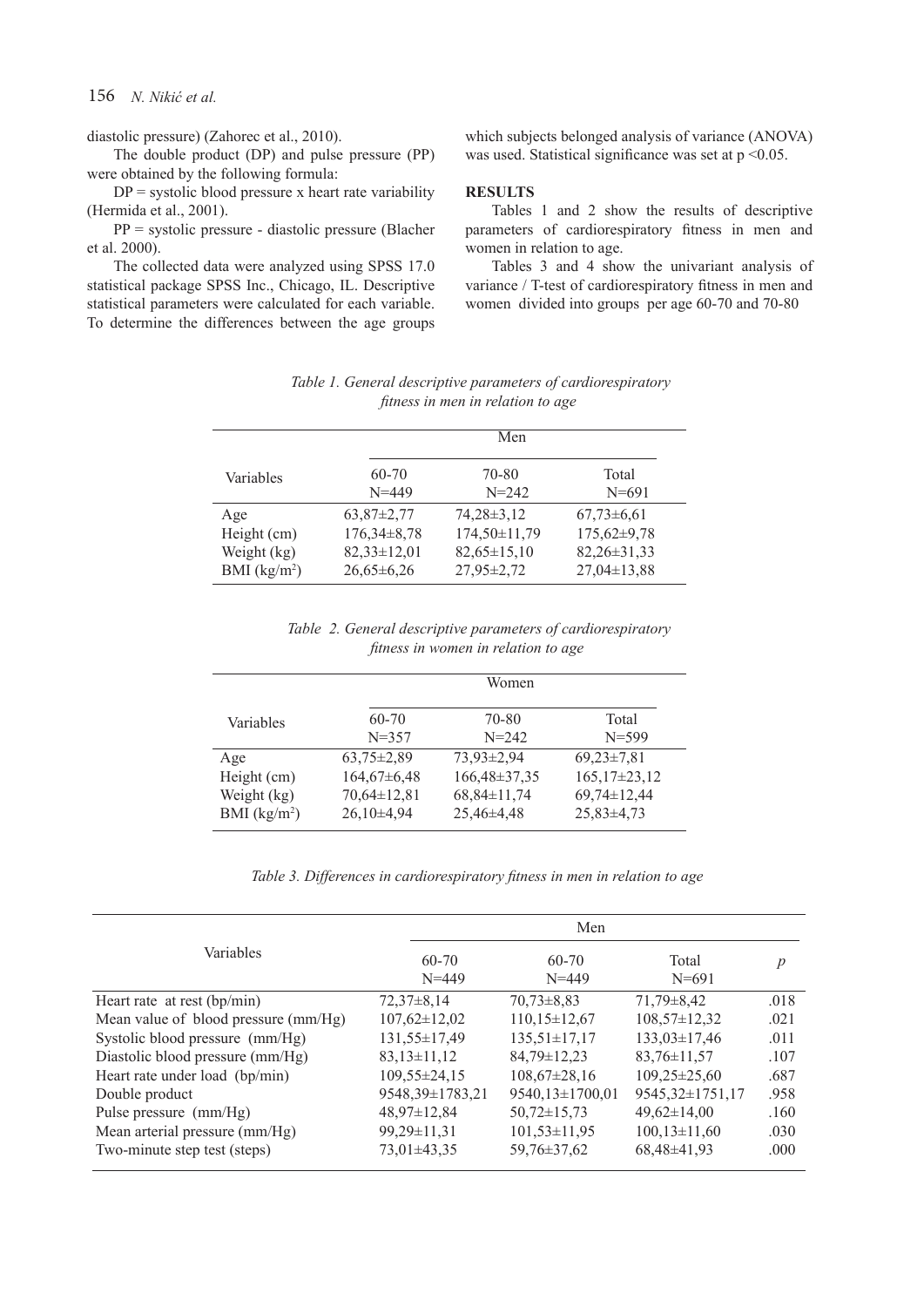| Variables                            | Women              |                    |                     |                |
|--------------------------------------|--------------------|--------------------|---------------------|----------------|
|                                      | $60 - 70$          | 70-80              | Total               | $\overline{P}$ |
|                                      | $N = 449$          | $N = 242$          | $N = 691$           |                |
| Heart rate at rest $(bp/min)$        | $72,10\pm8,67$     | $70,13 \pm 10,86$  | $71,27\pm9,69$      | .017           |
| Mean value of blood pressure (mm/Hg) | $107,60 \pm 21,92$ | 109,99±14,03       | $108,61 \pm 19,01$  | .176           |
| Systolic blood pressure (mm/Hg)      | 134,13±40,37       | $136,48 \pm 18,65$ | $135, 12\pm 32, 98$ | .444           |
| Diastolic blood pressure (mm/Hg)     | $81,08 \pm 10,65$  | $83,51 \pm 13,56$  | $82,10\pm12,01$     | .029           |
| Heart rate under load (bp/min)       | $104,43\pm22,33$   | $103,45\pm27,64$   | $104,02\pm 24,67$   | .649           |
| Double product                       | 9697,00±3335,88    | 9545,31±2099,30    | 9632,51±2874,10     | .576           |
| Pulse pressure (mm/Hg)               | $53,05 \pm 19,55$  | $52,96\pm 16,60$   | $53,02 \pm 17,80$   | .977           |
| Mean arterial pressure (mm/Hg)       | $98,58 \pm 16,37$  | $100,99\pm13,30$   | $99,60 \pm 15,18$   | .088           |
| Two-minute step test (steps)         | $64,57\pm38,98$    | $53,35\pm36,44$    | $60,14\pm38,36$     | .000           |

 *Table 4. Differences in cardiorespiratory fitness in women in relation to the age*

#### **DISCUSSION AND CONCLUSIONS**

The aging process leads to some amazing changes in human health, associated with physical fitness, body composition, muscular strength, a process known as sarkopenia (Evans, 1997), changes related to endurance, cardiorespiratory fitness, and flexibility (Raab, Agre, McAdam, & Smith,1988).

After examining the results in Table 1, based on the applied variables it can be concluded that a group of men from 60- 70 had the average value of the height  $176.34 \pm 8.78$ , weight  $82.33 \pm 12.01$  and BMI 26.65  $\pm$ 6,26. Approximately the same average weight value had a group of men from 70-80 82.65  $\pm$  15, with a slightly lower value of the height  $174.50 \pm 11.79$  and a higher average value of BMI 27.95  $\pm$  2.72. The results of the longitudinal studies (Rossi et al., 2008; Fantin et al., 2007) indicate a decrease in body height and mass of people with increasing age. Coin et al., (2008) in his study conducted on the elderly, found out a tendency to increase body fat with age.

Results in Table 2 were obtained by following average values for height  $164.67 \pm 6.48$ ,  $70.64 \pm 12.81$ weight and BMI 26.10  $\pm$  4.94. Higher average value  $166.48 \pm 37.35$  had a group of women from 70-80, lower body weight  $68.84 \pm 11.74$  as compared to women aged 60-70 and a lower average BMI 25,  $46 \pm 4.48$ . BMI is not always in proportion equal to the amount of body fat.

 By comparing the results of the arithmetic means of both groups of men in Table 3 it can be concluded that there was significant differences in cardiorespiratory fitness in the following parameters: heart rate at rest (.018), mean heart pressure (.021), systolic blood pressure (.011), mean arterial pressure (.030) and the two-minute step test (.000). Reduction in maximum oxygen consumption was caused by the decline of maximum cardiac output and a decrease in arterial- venous differences in the amount of oxygen. This decrease is faster in men than in women, although gender differences tend to disappear in the last decade of -their life.

In Table 4, comparing the results of the arithmetic means of both groups of women it can be concluded that there are significant differences in cardiorespiratory fitness in the following parameters: heart rate at rest (.017), diastolic blood pressure (.029) and the twominute step test (.000). Aging is characterized by the decline in cardiorespiratory fitness, as well as the ability of the muscle.

Maintaining the level of muscle strength and cardiorespiratory fitness is essential for independent functioning and performance of everyday activities. Flagg et al., (2005) also concluded that the fall in aerobic capacity has important effects on the functional independence and quality of life, healthy older adults, especially the sick elderly.

Considering the relationship between men and women, some previous studies have indicated that both men were more active in leisure time than women ( Monteiro et al., 2003; Burton & Turrell 2000; Gomes et al., 2001; Steptoe et al., 2002), unlike Hallal, Victora, Wells, & (2003) who claimed that there is no difference between the sexes in terms of activities.

Research in the European Union (Martinez-Gonzalez et al., 2001) indicates a decreasing trend in men's participation in physical activity with aging in their spare time, while this practice was not observed in women. For women, practice of involvement in physical activity was observed after a doctor's advice to do so and they went to the doctor more often than men (Mendoza- Sassi & Beria, 2003).

This study provides information that can be used to assess the functional status of elderly people in other cities. Many companies perceive older people as frail; they put forward a psychological barrier to the development of some ability and quality of life. After 65 cardiorespiratory system is subject to change, and preserving it is an essential component of health that protects against cardiovascular disease, diabetes, functional limitations and mortality, regardless of BMI and level of physical activity.

As the number of older people increases constantly, it is anticipated that by the end of the 2025 worldwide number of people over 60 will double, from 542 million as it was in 1995 to 1.2 billion in 2025 (UN, 2002) . It is expected that the average age in 2040 for men will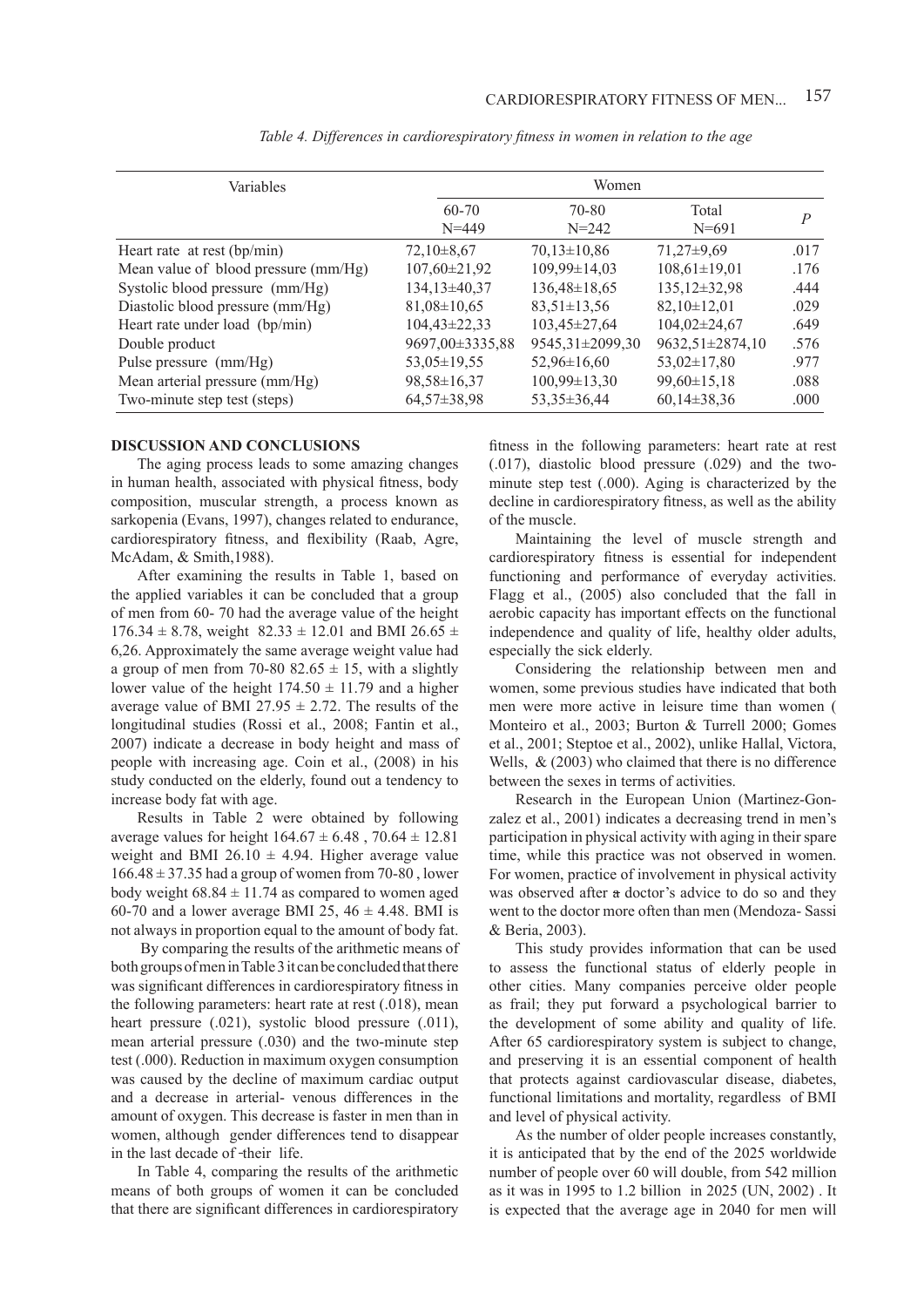be 75.0 and for women 83.1 (Daley & Spinks, 2000). Today, aging and overall human development should be seen as a challenge to promote new knowledge on the health and psychological well-being of older people.

#### **REFERENCES**

- Adams, K., O'Shea, P., O'Shea, K. L., (1999). Aging: its effects on strength, power, flexibility, and bone density. *Strength & Conditioning Journal, 21*(2), 65-78.
- Andrijašević, M. (1996). *Recreation in the workplace and housing.* Faculty of Physical Education, University of Zagreb.
- Burton, N. W., Turrell, G., (2000). Occupation, hours worked, and leisure-time physical activity. *Preventive Medicine, 31*(6), 673–81.
- Coin, A., Sergi, G., Minicuci, N., Giannini, S., Barbiero, E., Manzato, E., Pedrazzoni, M, Minisola, S., Rossini, M., Del Puente, A., Zamboni, M., Inelmen, E. M., Enzi, G., (2008). Fat-free mass and fat mass reference values by dual-energy X-ray absorptiometry (DEXA) in a 20- 80 year-old Italian population. *Clinical Nutrition*, 27(1), 87-94.
- Daley, M. J., & Spinks, W. L. (2000). Exercise, mobility and aging. *Sports Medicine*, *29*(1), 1-12.
- DiPietro, L. (2001). Physical activity in aging: changes in patterns and their relationship to health and function. *J Gerontol A Biol Sci Med Sci.*, *56*,13-22.
- Drought, J. H. (1994). Resistance training and strength benefits for elderly individuals. *Strength & Conditioning Journal*, *16*(3), 26-30.
- Despot Lučanin, J., (2003). *The experience of aging.* Printed Slap: Jastrebarsko.
- Duraković, Z., (1990). *Medical elderly*. Zagreb: Medical Biochemists.
- Evans, W., (1997). *Functional and metabolic consequences of sarcopenia. Jurnal of Nutrition, 127*(5), 998S-1003S.
- Fantin, F., Di Francesco, V., Fontana, G., Zivelonghi, A., Bissoli, L., Zoico, E., Rossi, A., Micciolo, R., Bosello, O., Zamboni, M., (2007). Longitudinal body composition changes in old men and women: interrelationships with worsening disability. *The Journals of Gerontology Series A: Biological Sciences and Medical Sciences,* 62(12), 1375-81.
- Fleg, J. L., Morrell, C. H., Bos, A. G., Brant, L. J., Talbot, L. A., Wright, J. G., Lakatta, E. G., (2005). Accelerated longitudinal decline of aerobic capacity in healthy older adults. *Circulation*, *112*(5), 674-82.
- Fries, J., & Crapo, L., (1981). *Vitality and aging*, San Francisco: W. H. Freeman.
- Gomes, V. B., Siqueira, K. S., Sichieri, R., (2001). [Physical activity in a probabilistic sample in the city of Rio de Janeiro]. *Cadernos de Saude Publica*, *17*(4), 969–76.
- Hallal, P. C., Victora, C. G., Wells, J. C., Lima, R. C., (2003). Physical inactivity: prevalence and associated variables in Brazilian adults. *Medicine and Science in Sports and Exercise*, 35(11), 1894–900.
- Hermida, R. C., Fernández, J. R., Ayala, D. E., Mojon, A., Alonso, I., & Smolensky, M. (2001). Circadian rhythm of double (rate-pressure) product in healthy normotensive young subjects. *Chronobiology international*, *18*(3), 475- 489.
- Hollenberg, M., Yang, J., Haight, T. J., Tager, I. B., (2006). Longitudinal changes in aerobic capacity: Implications for concepts of aging. *The Journals of Gerontology Series A: Biological Sciences and Medical Sciences, 61*(8), 851- 8.
- Keogh, J. W. L., (2003). Improving the Functional Ability of the Elderly With Resistance Training. *Strength & Conditioning Journal, 25*(1), 26-28.
- Kovač, L., Strinović, B., Tisma, R., (1999). The influence of physical activity on health and living life the older world. In: *Guidelines for health care for older people in 1999. Book presentations from the Second International Conference "Protection of health of old people in 1998." Opatija, in 1998*. (pp. 255-261). Zagreb: Croatian Academy of Medical Sciences.
- Lavie, C., J., Milani, R., V. (1997). Effects of cardiac rehabilitation, exercise training, and weight reduction on exercise capacity, coronary risk factors, behavioral characteristics, and quality of life in obese coronary patients. *Am J Cardiol*., *79*,397-401.
- Lim, K., & Taylor, L. (2005). Factors associated with physical activity among older people—a population-based study. *Preventive Medicine*, *40*(1), 33-40.
- Martinez Gonzalez, M. A., Varo, J. J., Santos, J. L., De Irala, J., Gibney, M., Kearney, J., Martinez, J. A., (2001). Prevalence of physical activity during leisure time in the European Union. *Medicine and Science in Sports and Exercise, 33*(7), 1142–6.
- McDowell, I., & Newell, C. (1996). Psychological wellbeing. Measuring health, a guide to rating scales and questionnaires, *2,* 177-237.
- Mendoza Sassi, R., & Beria, J. U., (2003). Prevalence of having a regular doctor, associated factors, and the effect on health services utilization: a population - based study in Southern Brazil. *Cadernos de Saude Publica*, *19*(5), 1257–66.
- Mišigoj Duraković, M. (2005). *Kinanthropology.* Zagreb: Faculty of Kinesiology, University of Zagreb.
- Monteiro, C. A., Conde, W. L., Matsudo, S. M., Matsudo, V. R., Bonsenor, I. M., Lotufo, P. A., (2003)*.* A descriptive epidemiology of leisure-time physical activity in Brazil, 1996–1997*. Revista Panamericana de Salud Publica*, *14*(4), 246–54.
- Raab, D. M., Agre, J. C., McAdam, M., Smith, E. L., (1988). Light resistance and stretching exercise in elderly women: effect upon flexibility. *Archives of Physical* Medicine *and* Rehabilitation, *69*(4), 268–72.
- Rikli, R.E., & Jones, C.J., (2001). Senior Fitness Test Manual. *Champaign, IL: Human Kinetics.*
- Rossi, A., Fantin, F., Di Francesco, V., Guariento, S., Giuliano, K., Fontana, G., Micciolo, R., Solerte, S. B., Bosello, O., Zamboni, M., (2008). Body composition and pulmonary function in the elderly: a 7-year longitudinal study. *International Journal Obesity (Lond)*, *32*(9), 1423- 30.
- Sharkey, B. J., (1987). Functional vs. chronological age. *Medicine and Science in Sports and Exercise, 19*(2), 174- 178.
- Singh, N. A., Clements, K. M., & Fiatarone, M. A. (1997). A randomized controlled trial of progressive resistance training in depressed elders. *The Journals of Gerontology Series A: Biological Sciences and Medical Sciences*, *52*(1), M27-M35.
- Steptoe, A., Wardle, J., Cui, W., Bellisle, F., Zotti, A. M., Baranyai, R., Sanderman, R., (2002). Trends in smoking, diet, physical exercise, and attitudes toward health in European university students from 13 countries, 1990– 2000. *Preventive Medicine, 35*(2), 97–104.
- Wehler, M., Geise, A., Hadzionerovic, D., Aljukic, E., Reulbach, U., Hahn, E. G. & Strauss, R. (2003). Healthrelated quality of life of patients with multiple organ dysfunctions: individual changes and comparison with normative population. *Crit Care Med.*, *31*,1094-1101.